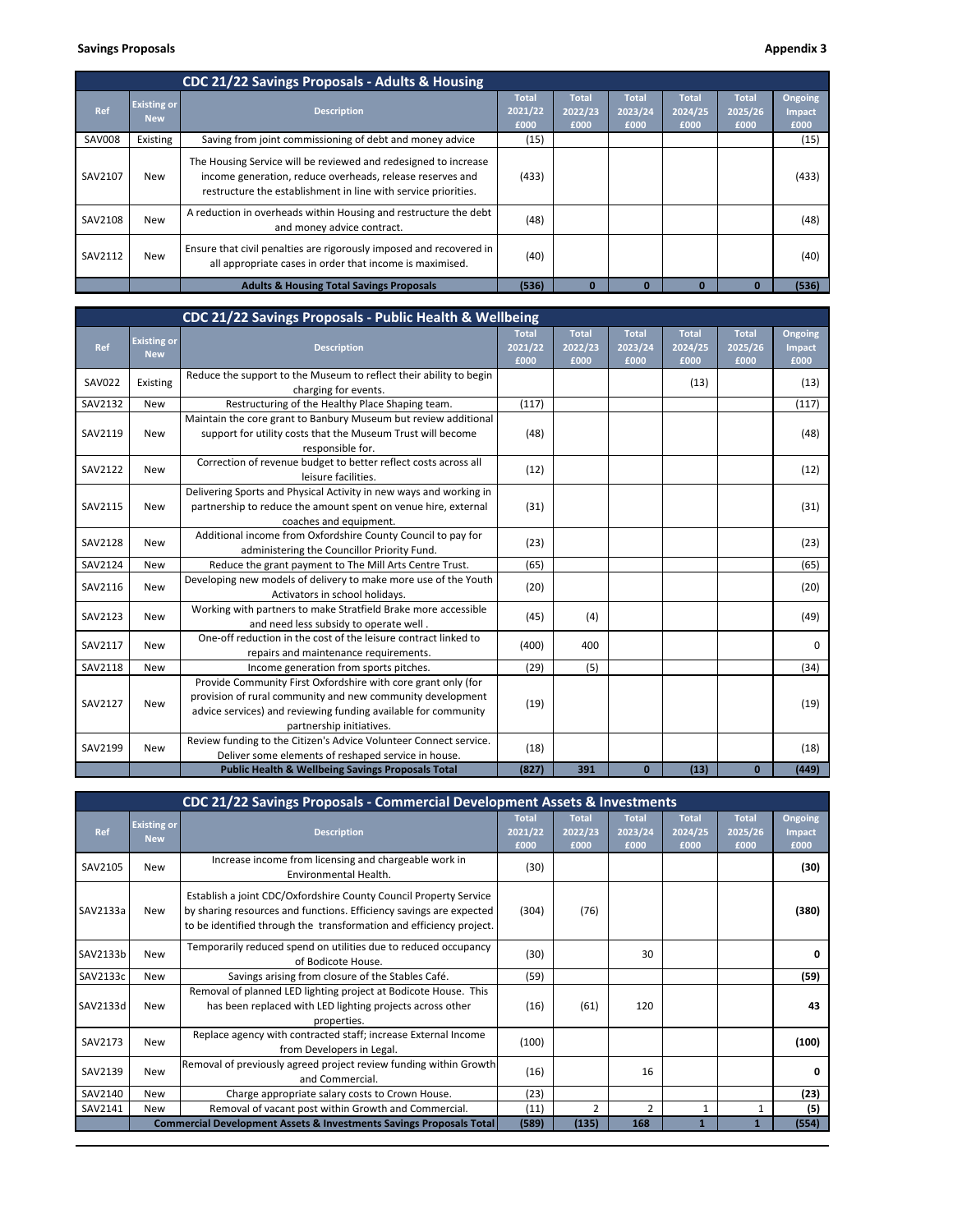| CDC 21/22 Savings Proposals - Customers, Organisational Development & Resources |                                  |                                                                                                                                                                                                                                                                                                                |                                 |                                 |                                 |                                 |                                 |                           |
|---------------------------------------------------------------------------------|----------------------------------|----------------------------------------------------------------------------------------------------------------------------------------------------------------------------------------------------------------------------------------------------------------------------------------------------------------|---------------------------------|---------------------------------|---------------------------------|---------------------------------|---------------------------------|---------------------------|
| <b>Ref</b>                                                                      | <b>Existing or</b><br><b>New</b> | <b>Description</b>                                                                                                                                                                                                                                                                                             | <b>Total</b><br>2021/22<br>£000 | <b>Total</b><br>2022/23<br>£000 | <b>Total</b><br>2023/24<br>£000 | <b>Total</b><br>2024/25<br>£000 | <b>Total</b><br>2025/26<br>£000 | Ongoing<br>Impact<br>£000 |
| SAV2138                                                                         | New                              | Removal of legal budget no longer required within Finance.                                                                                                                                                                                                                                                     | (20)                            |                                 |                                 |                                 |                                 | (20)                      |
| SAV2198                                                                         | New                              | One-off reduction in contract costs due to expectation that stretch<br>performance targets unlikely to be met for one year.                                                                                                                                                                                    | (114)                           | 114                             |                                 |                                 |                                 | 0                         |
| SAV2158                                                                         | New                              | To reduce the annual budget of Computer Hardware Expenses due<br>to a reduced hardware demand currently.                                                                                                                                                                                                       | (1)                             |                                 |                                 |                                 |                                 | (1)                       |
| SAV2159                                                                         | New                              | To increase the Land Charges income by increasing our local<br>standard search fee by £15 from £170 to £185.                                                                                                                                                                                                   | (21)                            |                                 |                                 |                                 |                                 | (21)                      |
| SAV2160                                                                         | New                              | To reduce the annual budget of mileage, stationery and paper due<br>to an increased use of working from home and digital methods in<br>customer services.                                                                                                                                                      | (7)                             |                                 |                                 |                                 |                                 | (7)                       |
| SAV2166                                                                         | New                              | To remove the 4 Cash and Card payment machines located at the<br>Cherwell District Council Offices in order to reduce costs associated<br>with accepting these payments. Alternative payment options<br>include cash payment at Post Offices, Pay Zone or banks, online,<br>direct debit or telephone payment. | (21)                            |                                 |                                 |                                 |                                 | (21)                      |
| SAV2169                                                                         | New                              | To reduce the annual budget for postage as a result of ongoing<br>increase in use of digital methods of accessing and sending<br>correspondence and information.                                                                                                                                               | (5)                             |                                 |                                 |                                 |                                 | (5)                       |
| SAV2157                                                                         | New                              | Reducing Staffing Costs within Customer Services.                                                                                                                                                                                                                                                              | (122)                           |                                 |                                 |                                 |                                 | (122)                     |
| SAV2167                                                                         | New                              | To close the LinkPoint offices, and provide appointment services by<br>phone and online, with face to face appointments at Bodicote<br>House only.                                                                                                                                                             | (10)                            |                                 |                                 |                                 |                                 | (10)                      |
| SAV2155                                                                         | New                              | Hold three vacancies across Communications, Strategy and Insight.                                                                                                                                                                                                                                              | (21)                            | 21                              |                                 |                                 |                                 | 0                         |
| SAV2153                                                                         | New                              | Deliver business administrative support to directors through a<br>shared provision across Oxfordshire County Council and CDC.                                                                                                                                                                                  | (149)                           |                                 |                                 |                                 |                                 | (149)                     |
| SAV2154                                                                         | New                              | Establish a charged videography and design service for external<br>customers.                                                                                                                                                                                                                                  | (20)                            |                                 |                                 |                                 |                                 | (20)                      |
| SAV2156                                                                         | New                              | Savings achieved by reducing consultants fees, Cherwell Link<br>moving online, no longer contributing to District Data post and<br>various other non-pay budget lines across Communities, Strategy<br>and Insight.                                                                                             | (175)                           |                                 |                                 |                                 |                                 | (175)                     |
| SAV2172                                                                         | New                              | This proposal will deliver targeted savings across Digital & IT. It will<br>require capital funding to deliver and will take 12 to 18 months to<br>achieve.                                                                                                                                                    | (363)                           | (130)                           |                                 |                                 |                                 | (493)                     |
| SAV2188a                                                                        | New                              | Service redesign in the HR Transactional Team due to the roll out of<br>i-Trent.                                                                                                                                                                                                                               | (27)                            |                                 |                                 |                                 |                                 | (27)                      |
| SAV2188b                                                                        | New                              | No graduate trainee will be recruited by CDC in the current round.                                                                                                                                                                                                                                             | (16)                            |                                 |                                 |                                 |                                 | (16)                      |
| SAV2188c                                                                        | <b>New</b>                       | Reduction in training budget. We believe this can be achieved<br>without a significant impact because a lot of training delivery has<br>been moved to on-line delivery reducing cost and associated travel<br>costs.                                                                                           | (15)                            |                                 |                                 |                                 |                                 | (15)                      |
| <b>CEDR</b>                                                                     | New                              | Net cost to the directorate due to the establishment of joint<br>director roles between Cherwell and Oxfordshire County Council.                                                                                                                                                                               | 18                              |                                 |                                 |                                 |                                 | 18                        |
| <b>CEDR</b>                                                                     | <b>New</b>                       | Net saving to the directorate due to the establishment of joint<br>director roles between Cherwell and Oxfordshire County Council.                                                                                                                                                                             | (123)                           |                                 |                                 |                                 |                                 | (123)                     |
| <b>CEDR</b>                                                                     | New                              | Net saving to the directorate due to the establishment of joint<br>director roles between Cherwell and Oxfordshire County Council.                                                                                                                                                                             | (61)                            |                                 |                                 |                                 |                                 | (61)                      |
| <b>CEDR</b>                                                                     | New                              | Net cost to the directorate due to the establishment of joint<br>director roles between Cherwell and Oxfordshire County Council.                                                                                                                                                                               | 30                              |                                 |                                 |                                 |                                 | 30                        |
| <b>CEDR</b>                                                                     | New                              | Net cost to the directorate due to the establishment of joint<br>director roles between Cherwell and Oxfordshire County Council.                                                                                                                                                                               | 16                              |                                 |                                 |                                 |                                 | 16                        |
|                                                                                 |                                  | <b>Customers, Organisational Development &amp; Resources Savings</b><br><b>Proposals Total</b>                                                                                                                                                                                                                 | (1, 227)                        | 5                               | $\mathbf 0$                     | $\bf{0}$                        | $\bf{0}$                        | (1, 222)                  |

**Savings Proposals Appendix 3 Appendix 3 Appendix 3 Appendix 3 Appendix 3 Appendix 3 Appendix 3 Appendix 3 Appendix 3 Appendix 3 Appendix 3 Appendix 3 Appendix 3 Appendix** 

**CDC 21/22 Savings Proposals ‐ Environment & Place**